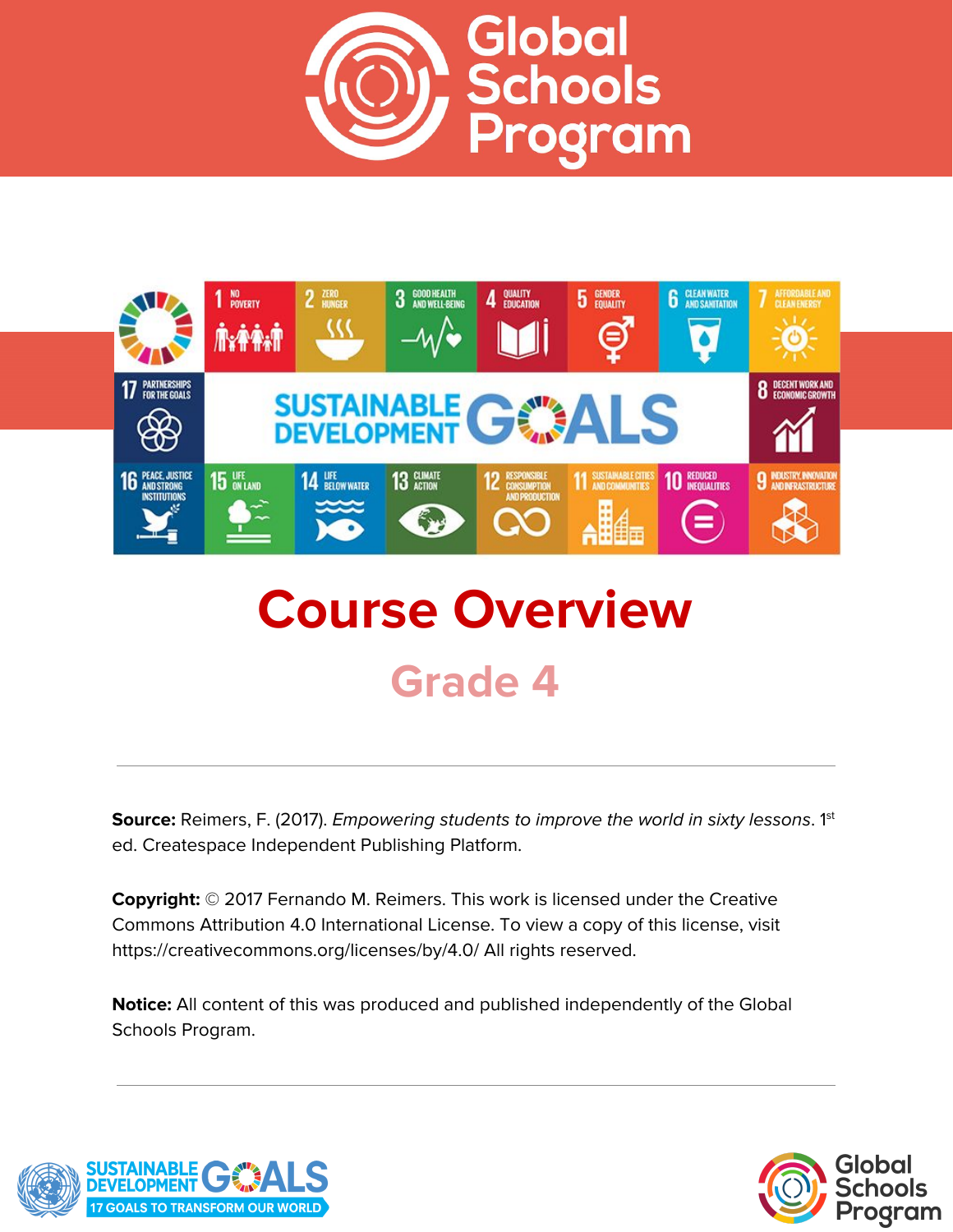

#### **Overview**

### **Learning Goal**

This unit helps students develop a sense of their position in relations to the wider world, and understanding how elements in the world relate to each other in reference to one's own values. The unit is designed to be a sequence of five lessons, though each lesson can be employed independently. Each lesson is also designed to preempt the concepts introduced in the next lesson.

| <b>Lesson Scaffold</b>                                                                                                                                                                                                                                                                                                                                      |                                  |  |  |
|-------------------------------------------------------------------------------------------------------------------------------------------------------------------------------------------------------------------------------------------------------------------------------------------------------------------------------------------------------------|----------------------------------|--|--|
| Lesson 1                                                                                                                                                                                                                                                                                                                                                    | Developing Self-Identities       |  |  |
| Lesson 2                                                                                                                                                                                                                                                                                                                                                    | Learning About the Environment   |  |  |
| Lesson 3                                                                                                                                                                                                                                                                                                                                                    | Nations and Resources            |  |  |
| Lesson 4                                                                                                                                                                                                                                                                                                                                                    | <b>SDGs and Actionable Steps</b> |  |  |
| Lesson 5                                                                                                                                                                                                                                                                                                                                                    | Tying it All Together            |  |  |
| <b>Learning Objectives</b>                                                                                                                                                                                                                                                                                                                                  |                                  |  |  |
| Students will think about and describe their own identities, as well as their place<br>within the larger world.<br>Students will identify ways that they can contribute to the health of the environment<br>$\bullet$<br>and reduce waste.<br>On ad care and the children compared to the contract of the company of the company of the Company of the star |                                  |  |  |

Students will collaborate on a final project and practice performing in front of their peers.



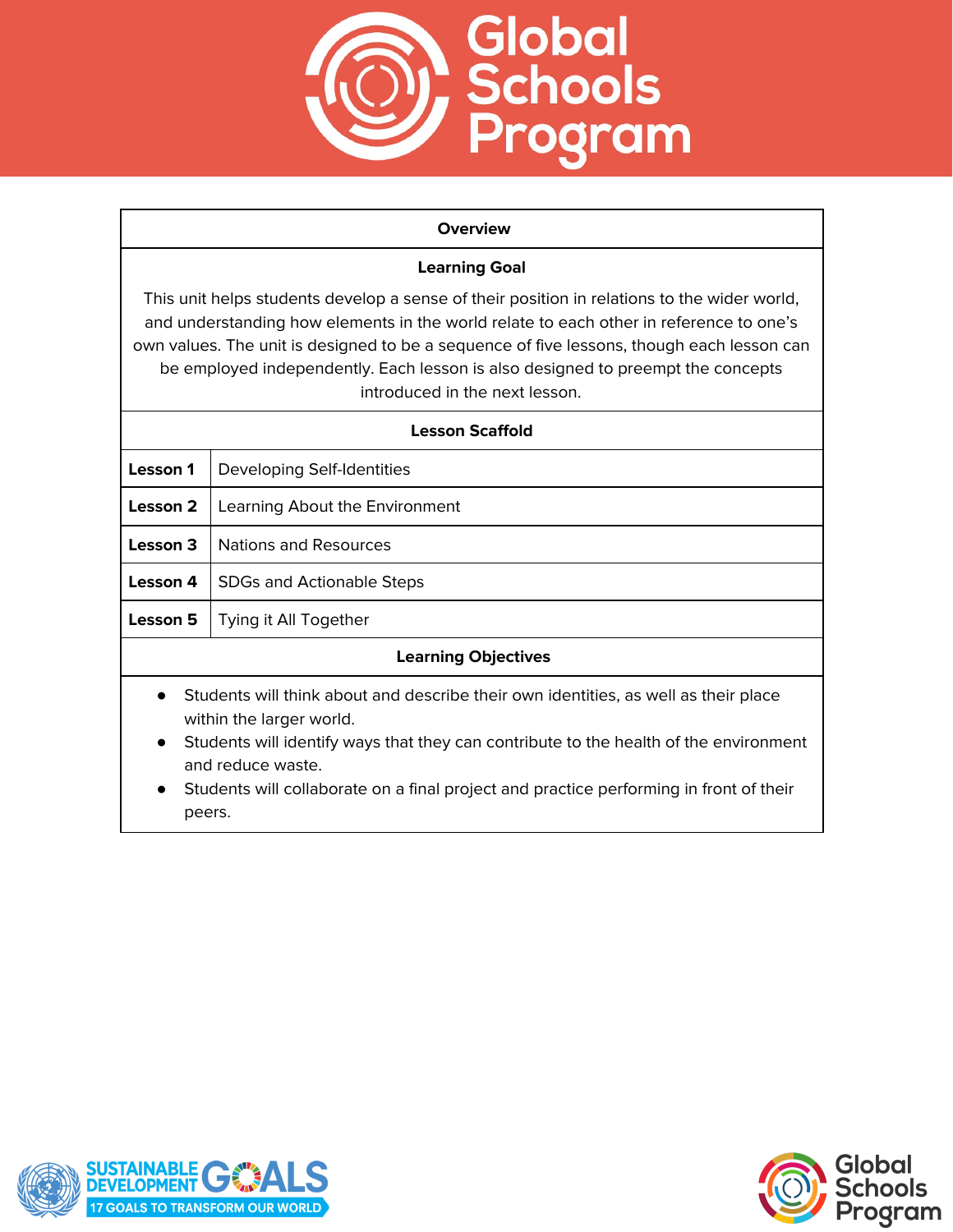





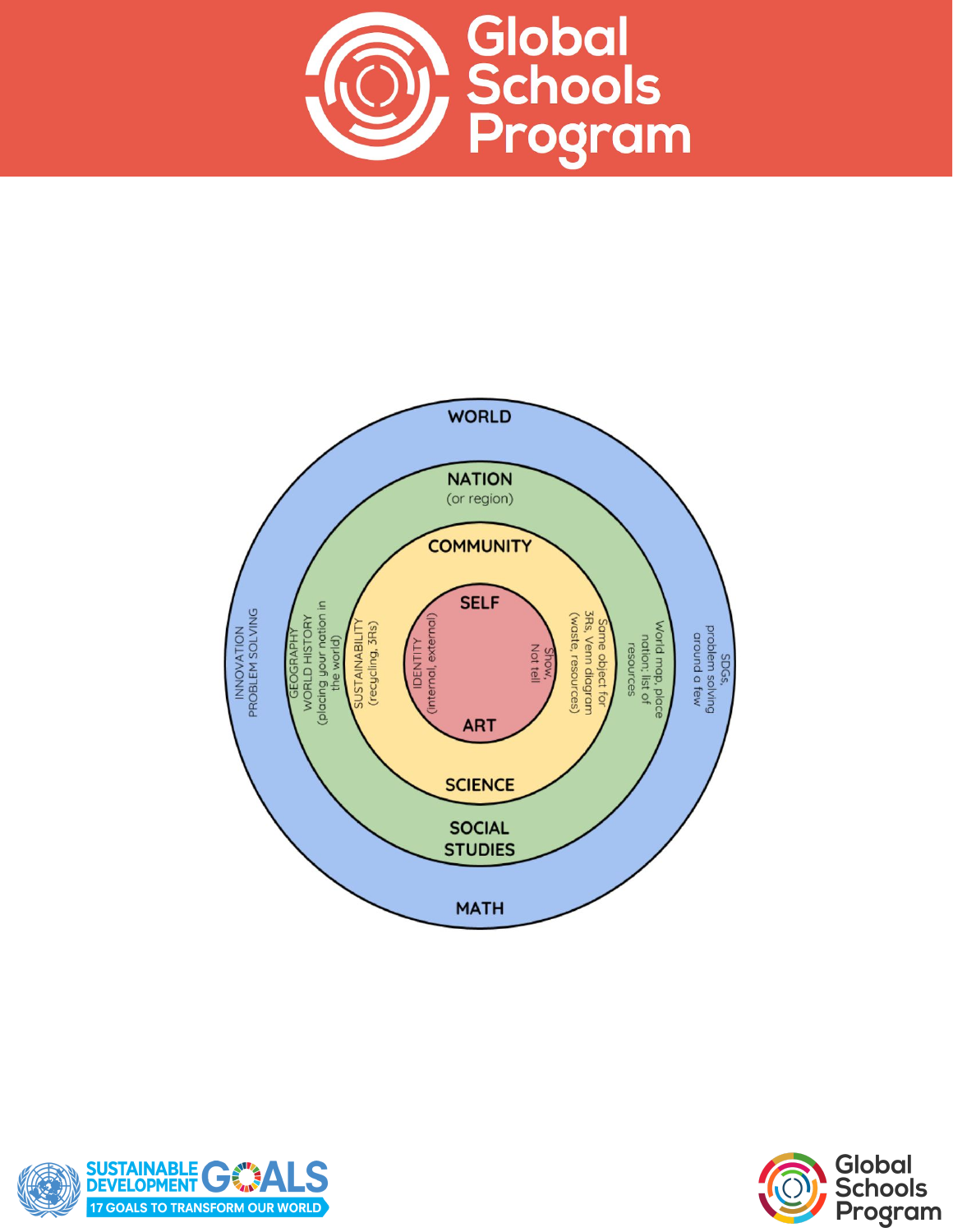

# **Grade 4 Lesson 1** "Developing Self-Identities"

**Time Frame:** 45 minutes **Subjects:** Visual Art, Language Arts **Standards:** Peace, Justice, and Strong Institutions (SDG 16) **Designed by:** Quinn Lockwood

# **Summary and Rationale:**

- Students will start the series of five lessons that will help them develop global competencies, exploring notions of identity and starting with the question "Who am I?"
- Learning will include a discussion of individual identities as well as those of their classmates (internal identity, such as interests and values, as well as external identity, such as appearance and dress).
- This should include some discussion that prompts students to think about how values shape their identities.
- Students will discuss what things are important to them, why those things matter, and start thinking about what their families and others they interact with may value, and imaging what people around the world may value.

# **Instructional Goals:**

- Students will begin to explore the concept of identity. They will look specifically at the way that identities are shaped by a variety of factors, with a focus on values as a major force that determines identity.
- Students will be asked to talk about themselves, their interests, and what is important to them. They will also make connections between their own values and those of their classmates — including listing those that are shared and those that are not.
- Students should be able to discuss what might happen when people do not share values, and come up with strategies for getting along with others who may not value the same things.
- Students should be guided in beginning to understand why different people value different things.

# **Understanding Goals:**

- Many things shape our identities.
- Our values play an important role in determining who we are.
- Different people may value different things.

#### **Essential Questions:**



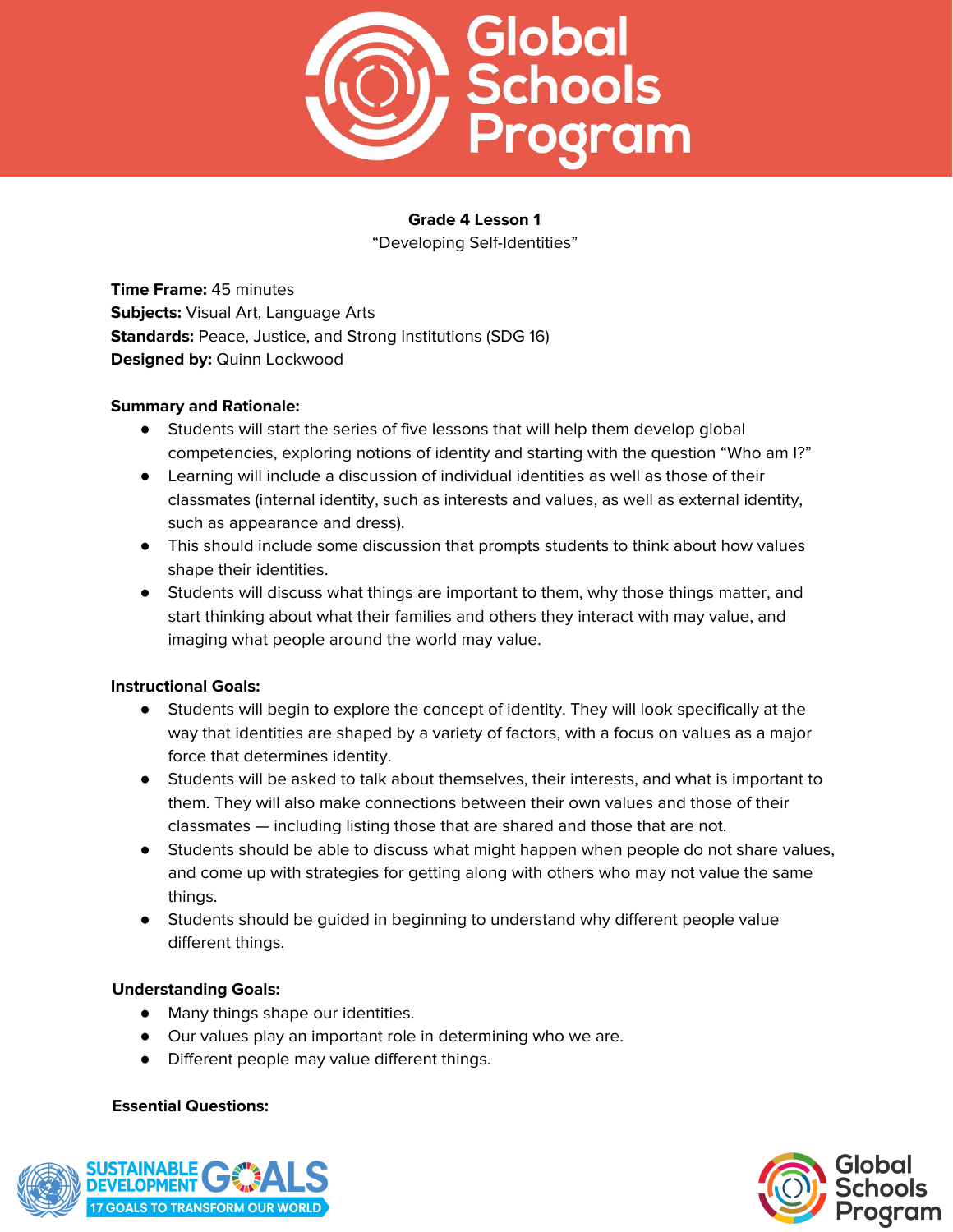

- What do we mean when we talk about "identity?"
- What are some different ways we can answer the question "Who am I?"
- What are some examples of things that form our identities?
- What are the things that are important to us?
- Why do we feel that these things are important?
- What are some things that our classmates, friends and neighbors feel are important?
- Do we think those things are important, too?
- How can we get along with people who think that different things are important?

# **Student Learning Objectives (Students will be able to):**

- Feel comfortable talking about themselves and the things that make them "them"
- Talk about many different components of their identities, including the things that matter most to them
- Look for similarities and differences between their values and those of their classmates
- Represent themselves in pictures and words
- Take turns in speaking and responding to their classmates
- Understand that differences should be celebrated.

**Assessment:** Students' individual storybooks.

- **Introduction (5 minutes):**
	- Tell students that they are going to do an exercise to show ways that people are similar and different.
	- Teacher can begin by marking a circle on the floor in the middle of the room. It will need to be large enough for all students to be able to fit inside at once. This may require some preparation of furniture in the room (moving desks, etc.)
	- Invite students to come into the circle if they can answer "yes" to certain questions: "Come into the circle if you wear glasses/have brown hair/have a sister/have been to another country/speak a different language/like to eat vegetables" etc.
	- Finish by saying "Come into the circle if you are in [teacher's name] class at [school]!" All children will finish together in the circle.
- **● Answer the question "Who am I?" (10 minutes):**
	- Students will brainstorm answers to the question, "Who am I?" based on some examples provided that complete the question "I am someone who…"



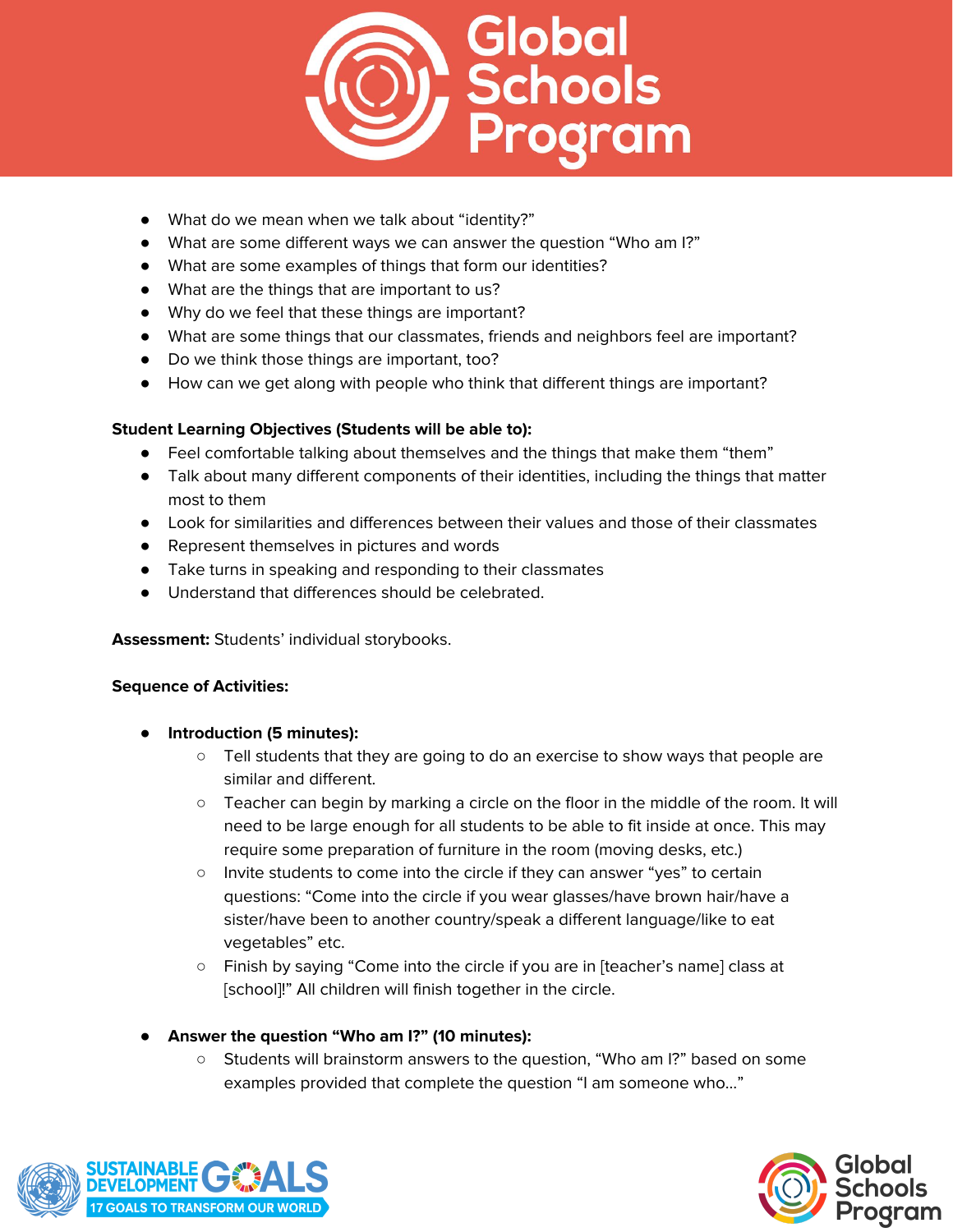

- For this part of the exercise, students can give more surface-level answers based on interests, hobbies and abilities like "I am someone who likes ice cream" or "I am someone who can run really fast." This can be done as a class on the board or individually on worksheets.
- Teacher can guide the students to notice the similarities and differences in their answers (for example, did several students say "I am someone who likes…" or "I am someone who can…"?)
- Teacher can also take this time to start prompting students to think about the ways that someone living in a different part of the world might answer these questions.

# ● **Introduce the idea of values (5 minutes):**

- Teacher will ask students to think more deeply about their identities in terms of what matters to them and what things they think are important.
- As a class, they can add these things to their existing lists and go through the same process of seeing what things they have in common.
- Students may need some examples of this before they can do it themselves, like "I am someone who thinks my family is important" or "I am someone who thinks it is important to be kind to others."

#### **● Introduce project (2-3 minutes):**

- **○** Teacher explains that students are going to create their own personal storybooks.
- **○** Teacher shows their own book that answers specific prompts on each page by writing, drawing or both.
- **○** Teacher passes out blank books to students along with a variety of art supplies.
- **● Students begin their project (25 minutes):**
	- **○** Students use remaining class time to work on their storybooks.
	- **○** Ideally, students will finish with enough time to show one another their individual stories and notice some things in the stories that are the same.
	- **○** The books could be turned into a classroom display.

#### **Resources for Teachers:**

- Learning Area 1: Who Am I? <http://tiny.cc/G3L4R1>
- **●** Individual and Community Identity Lesson Plans: <http://tiny.cc/G4L1R2>



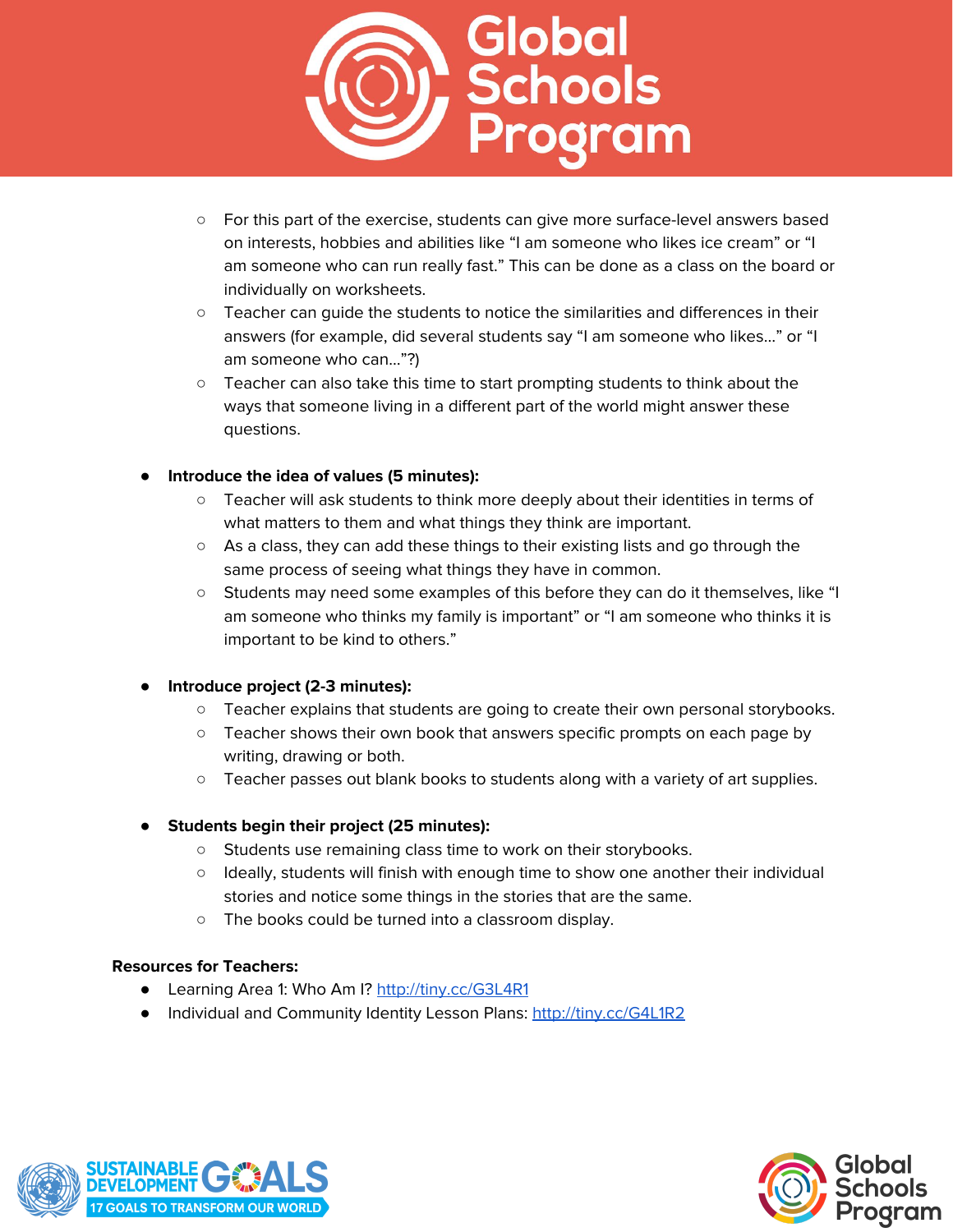

"Learning About the Environment"

**Time Frame:** 45 minutes

**Subjects:** Science

**Standards:** Clean Water and Sanitation (SDG 6); Affordable and Clean Energy (SDG 7); Reduced Inequalities (SDG 10); Sustainable Cities and Communities (SDG 11); Responsible Consumption and Production (SDG 12); Climate Action (SDG 13); Life Below Water (SDG 14); Life on Land (SDG 15)

**Designed by:** Sharon Jiae Lee

#### **Summary and Rationale:**

- In Lesson 1, students have learned what values are and have identified and shared about their individual values. In this lesson, students will broaden their definition of values by connecting their individual values to the values of the community, especially in regards to the issue of promoting a sustainable environment.
- Students will learn about the Three R's (Reduce, Reuse, Recycle) and come up with ways to turn waste in the community into resources.
- The teacher will bring one type of waste (e.g. paper, cans, bottles, plastic bags, etc.) that is most prominent in the context of the community. The waste chosen for this lesson plan is bottles, but this can be adapted.

#### **Instructional Goals:** Students will be able to…

- Reflect and learn about how to create a sustainable community
- Accomplish the overarching goal by:
	- FEEL: Showing awareness that wastes can be turned into resources;
	- THINK: Demonstrating knowledge in the Three R's (Reduce, Reuse, Recycle);
	- ACT: Putting the awareness and knowledge into action by creating an innovative way to turn a waste in the community into a resource.

#### **Understanding Goals:**

- Wastes are harmful to the environment of our communities and the world.
- Wastes don't have to remain as wastes and can be instead turned into useful resources by using innovative ideas.
- Creative thinking needs to be accompanied with action to cause positive change in our communities and the world.

#### **Essential Questions:**

● What are the Three R's? (Reduce, Reuse, Recycle)



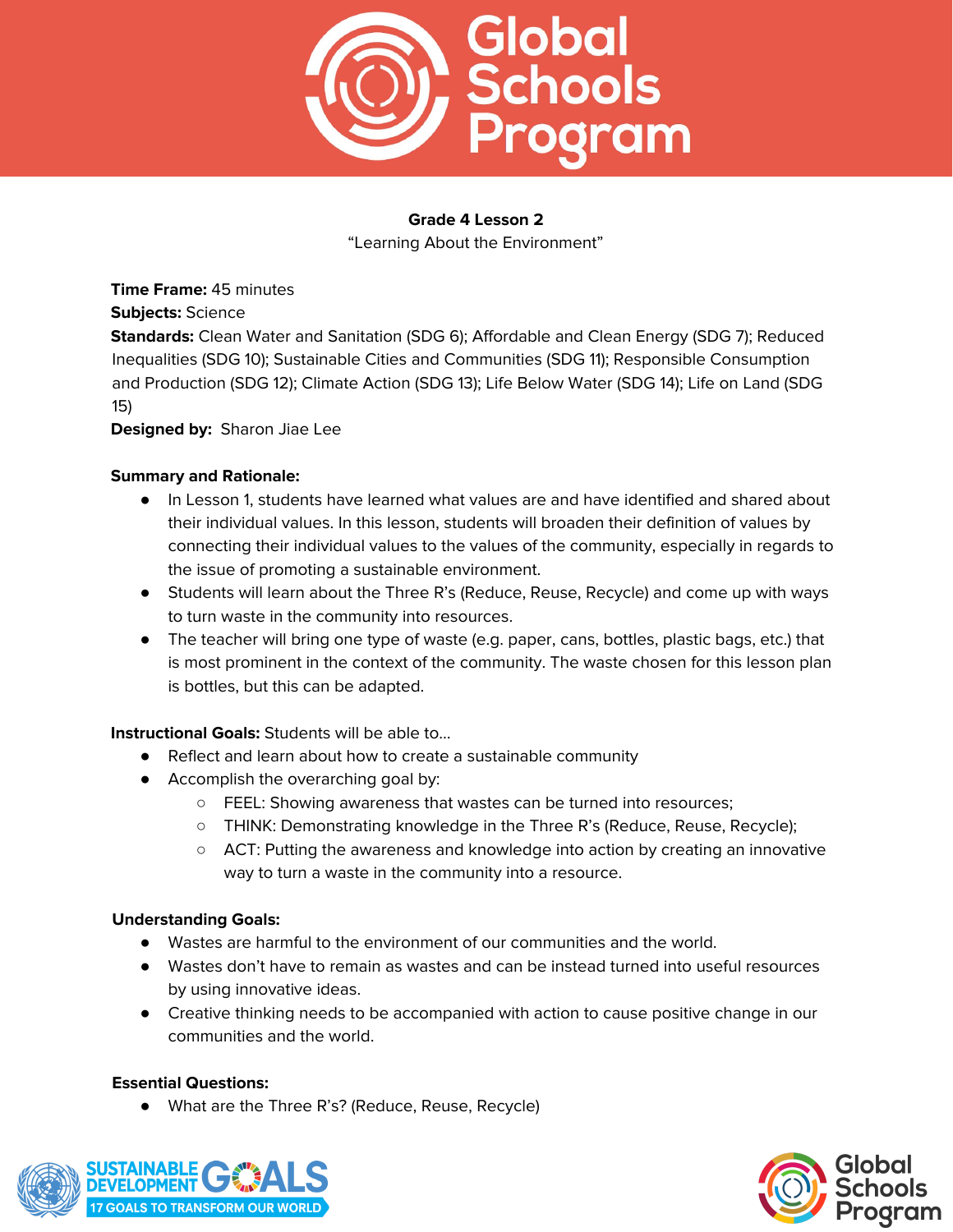

- What wastes do we see around us in our community?
- How can we turn the wastes in our community into useful resources?

**Assessment:** Teacher can assess student performance using the grid below.

| Objective                                                                                                         | <b>Conditions</b>                                                                                                                     | <b>Observable</b><br><b>Skill/Behavior</b>                                                                                                                                                                                                                                                                            | Assessment                                                                                                                                                                                                          |
|-------------------------------------------------------------------------------------------------------------------|---------------------------------------------------------------------------------------------------------------------------------------|-----------------------------------------------------------------------------------------------------------------------------------------------------------------------------------------------------------------------------------------------------------------------------------------------------------------------|---------------------------------------------------------------------------------------------------------------------------------------------------------------------------------------------------------------------|
| Define and explain<br>what the Three R's<br>are.                                                                  | Put students into<br>small groups.<br>Teacher goes around<br>making sure all<br>groups understand<br>the concept of the<br>Three R's. | Students will discuss<br>in small groups.                                                                                                                                                                                                                                                                             | Can the students<br>define what the Three<br>R's are?<br>Can they give an<br>example for each?                                                                                                                      |
| Presenting in class on<br>wastes in their<br>community                                                            | Working in groups or<br>individually and<br>presenting in front of<br>class                                                           | Depending on the<br>size of the classroom,<br>students can either:<br>1. Split into groups<br>and come up with a<br>list of observation of<br>wastes in their<br>community. Have one<br>representative per<br>group present in front<br>of class.<br>2. Have each student<br>present one waste in<br>their community. | Is the student<br>participating in the<br>discussion?<br>Is the student working<br>collaboratively to<br>create a list of<br>wastes?<br>Is the student<br>presenting in a<br>manner that is clear<br>to understand? |
| Coming up with a<br>creative way to turn a<br>waste that the<br>teacher has brought<br>into something<br>reusable | In groups or<br>individually                                                                                                          | In groups or<br>individually, students<br>will turn the item that<br>the teacher has<br>brought into<br>something reusable.                                                                                                                                                                                           | $\Box$ Does the student<br>have a finished<br>product that has been<br>turned from waste<br>into something<br>reusable?                                                                                             |



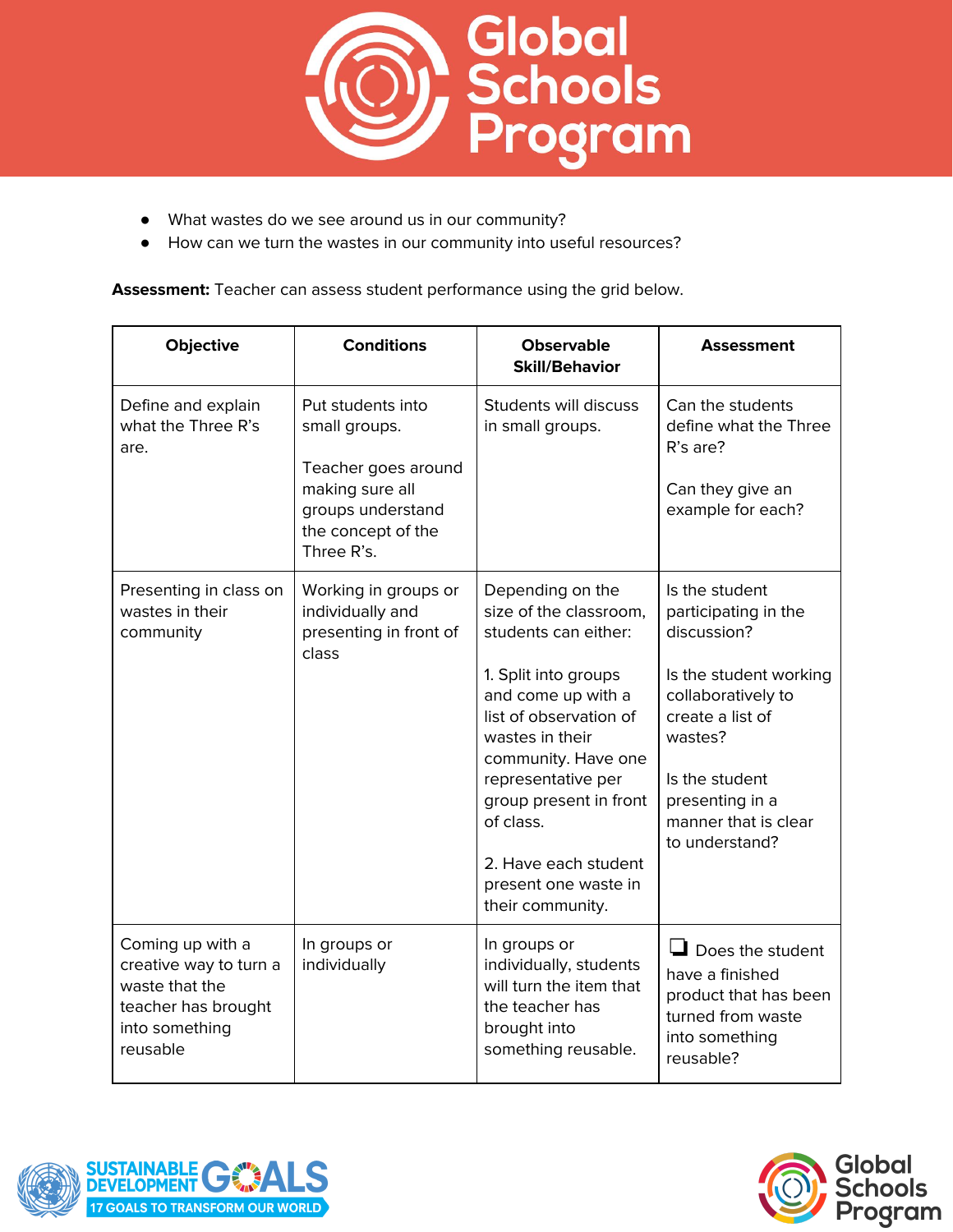

- **Opener (6 minutes):**
	- **Reviewing Lesson 1:** Ask students what they remember from Lesson 1. Students should be able to talk about their individual values.
	- **Questions:** Who can remember what values are? Can anyone share their values? Can we still be friends if our values are different?
		- Introduce to the students that in this lesson, they will be learning about the values of their community.
	- **Questions:** Can anyone tell me what you think is important for your family? What is one important value in our community?
		- After hearing some answers, narrow down the topic to the values of the community in regards to sustainable environment.
	- **Questions:** What do you think our community thinks about the environment? About nature? Do we respect nature? Why or why not?
- **● The Three R's (14 minutes):**
	- Introduce the concept and effects of waste (anything that we throw away):
		- Show the effects of waste on the environment through pictures: simply throwing waste away causes pollution, water contamination, soil contamination
		- Emphasize the fact that simply throwing away waste is very harmful to the community
		- Divide students into groups and have them discuss about wastes that they see in their community OR have students brainstorm individually (depending on class size)
		- Have some representatives present the list of wastes that they came up with
		- **Questions:** What is waste? What do you think are the effects of waste? What should we do? There is something that every one of us can do.
	- Introduce the concept of The Three R's:



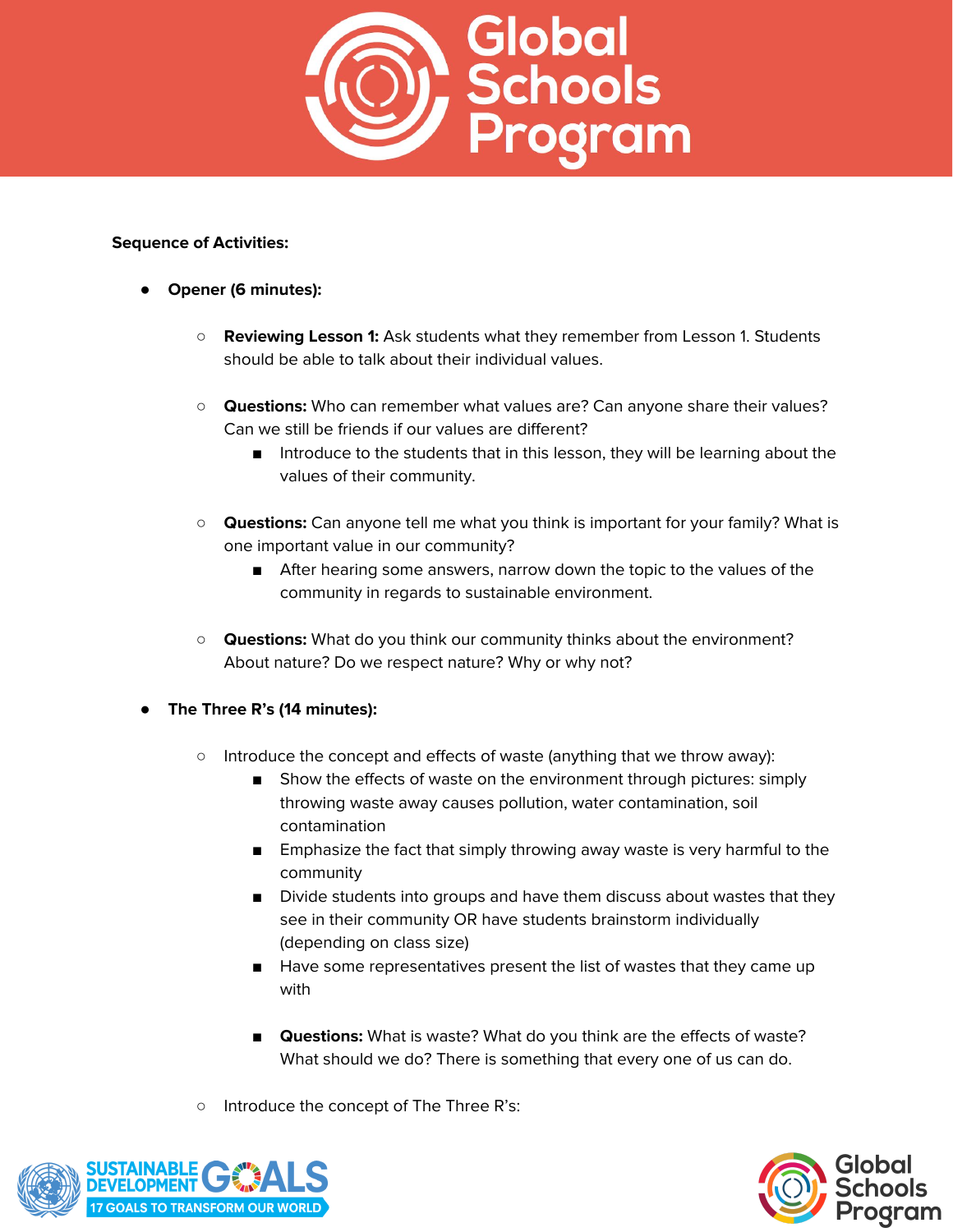

- Divide students into groups. For each of the Three R concepts, define the concept and have the students brainstorm ways to apply the concept.
- **Reduce:** Reducing is the best way to help the environment. Have students brainstorm ways to reduce everyday things in their small groups (e.g. instead of buying something, you could borrow).
- **Reuse:** Instead of throwing things away, we can try to find ways to use them again. Brainstorm ways (e.g. instead of using paper/plastic cups, carry your own water bottle).
- **Recycle:** Most things that can't be reused can be recycled. Brainstorm ways you can do this (e.g. divide up different materials and throw them away separately).
- **Questions:** What should we do about waste in our community? What are the Three R's? What does it mean to reduce? What does it mean to reuse? What does it mean to recycle?

# ● **Activity (15 minutes):**

- In their groups (or individually), distribute a bottle to each student and ask them to turn the bottle into something creative that they can reuse.
- Provide the students with scissors, tape, glue, colored paper, etc.
- Have students collaborate with each other by bouncing off ideas from each other, respectfully listening to different ideas, and coming up with a creative solution to the problem.
- After 10 minutes of activities, spend 5 minutes having each group (or individual) present what they did with their bottles.
- **Questions:** How can we turn this waste into something useful?
- **● Closing (5 Minutes):**
	- Emphasize again the effects of waste on the environment. Ask the students what the Three R's were to help the environment. End the class by reminding them that there is something that each of us can do to help the environment.
	- **Questions:** What have we learned about waste today? How do the Three R's help the environment? What could we do to help the environment?



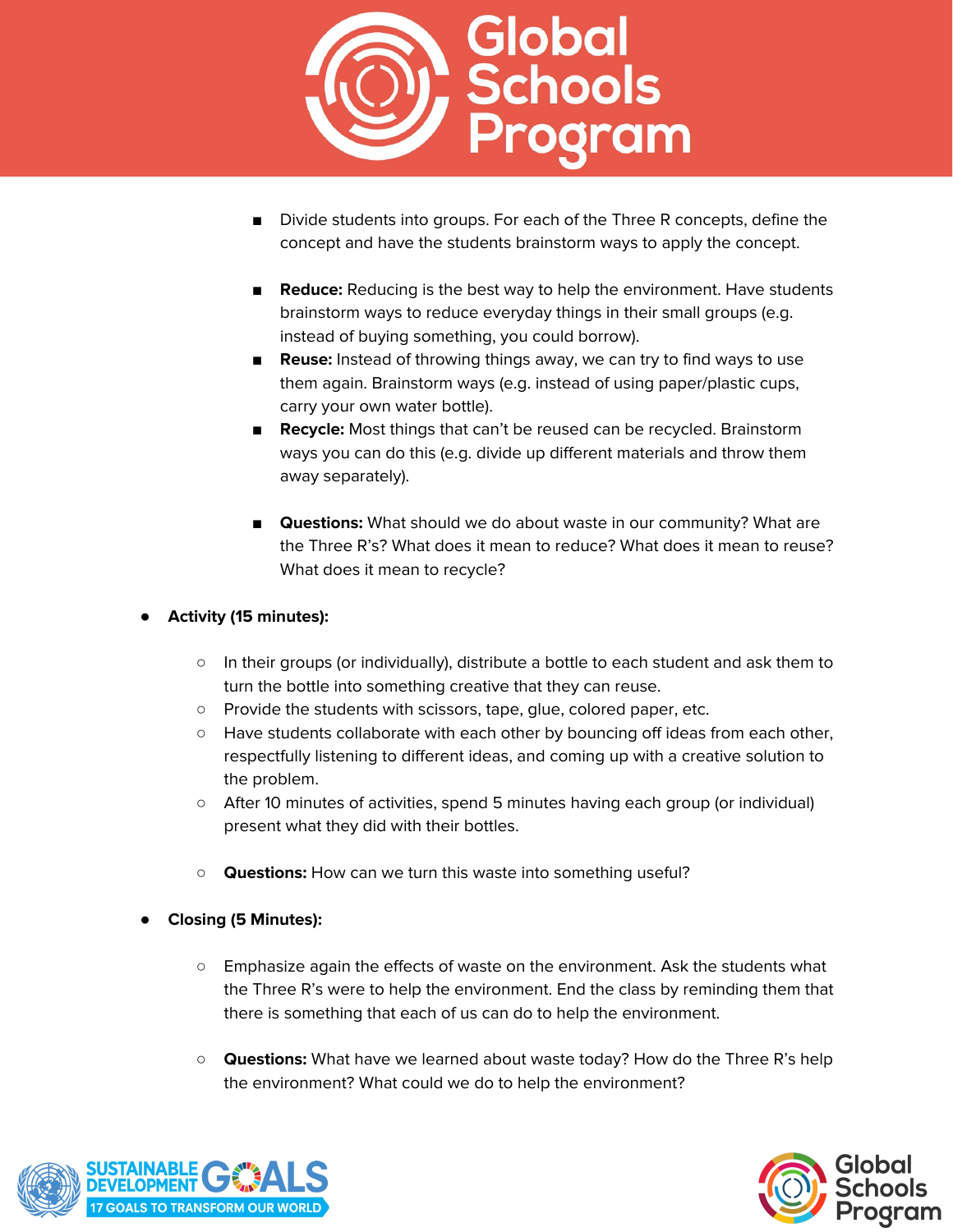

#### **Resources for Students:**

- Waste Management: <http://tiny.cc/G4L2R1>
- Kids NIH: <http://tiny.cc/G4L2R2>
- Video Song for Three R's: <http://tiny.cc/G4L2R3>

# **Resources for Teachers:**

- Definition of Waste: <http://tiny.cc/G4L2R4>
- Waste Effect on the Environment: <http://tiny.cc/G4L2R5>
- Trash to Treasure: <http://tiny.cc/G4L2R6>
- Curriculum and Activities for Kids and Teachers: <http://tiny.cc/G4L2R7>
- The 3 R's of the Environment: <http://tiny.cc/G4L2R8>
- (Video) Creative Ways to Recycle Bottles: <http://tiny.cc/G4L2R9>



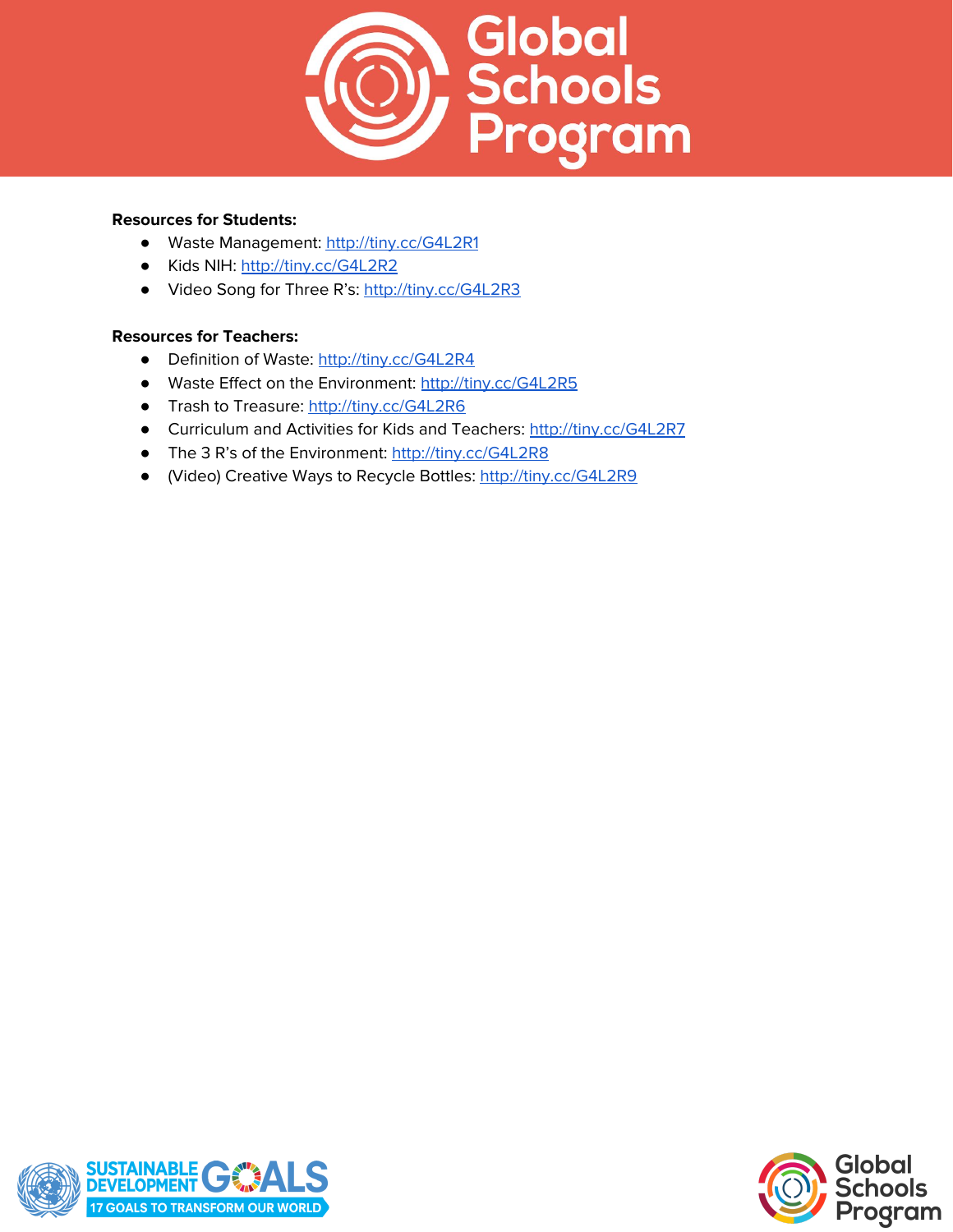

"Nations and Resources"

**Time Frame:** 45 minutes **Subjects:** Social Studies **Standards:** No Poverty (SDG 1); Zero Hunger (SDG 2); Clean Water and Sanitation (SDG 6); Affordable and Clean Energy (SDG 7); Decent Work and Economic Growth (SDG 8); Industry, Innovation, and Infrastructure (SDG 9); Responsible Consumption and Production (SDG 12); Partnership for the Goals (SDG 17) **Designed by:** Holing Yip

#### **Summary and Rationale:**

- Once the students have gained awareness of the physical objects in their surrounding as waste and resources from the previous lesson, they will learn in this lesson about how the exchange of resources (and sometimes waste) can connect different nations and regions.
- Through investigating where their everyday resources are from, students will gain an understanding that nations and regions are interrelated and interdependent.
- In preparation for the next lesson on the world, students will get a sense of how this interrelatedness affects global dynamics of interaction.

#### **Instructional Goals:**

- Students will reason why certain objects can be produced in their place of origin, and, if applicable, why these resources have been imported.
- Students will record their ideas using mind maps and form arguments using the mind map as a guide.
- Students will articulate pros and cons of regional and global interdependence.

#### **Understanding Goals:**

- Some of our daily resources are produced within our nation or region, and some are produced in other places.
- The regions are interconnected through the exchange of resources.

# **Essential Questions:**

- Where is this object produced?
- How far is the place of origin from us?
- What circumstances and resources do we need to produce this object?
- Can we produce this locally?
- Can we produce this elsewhere?
- How do you choose where to produce this?



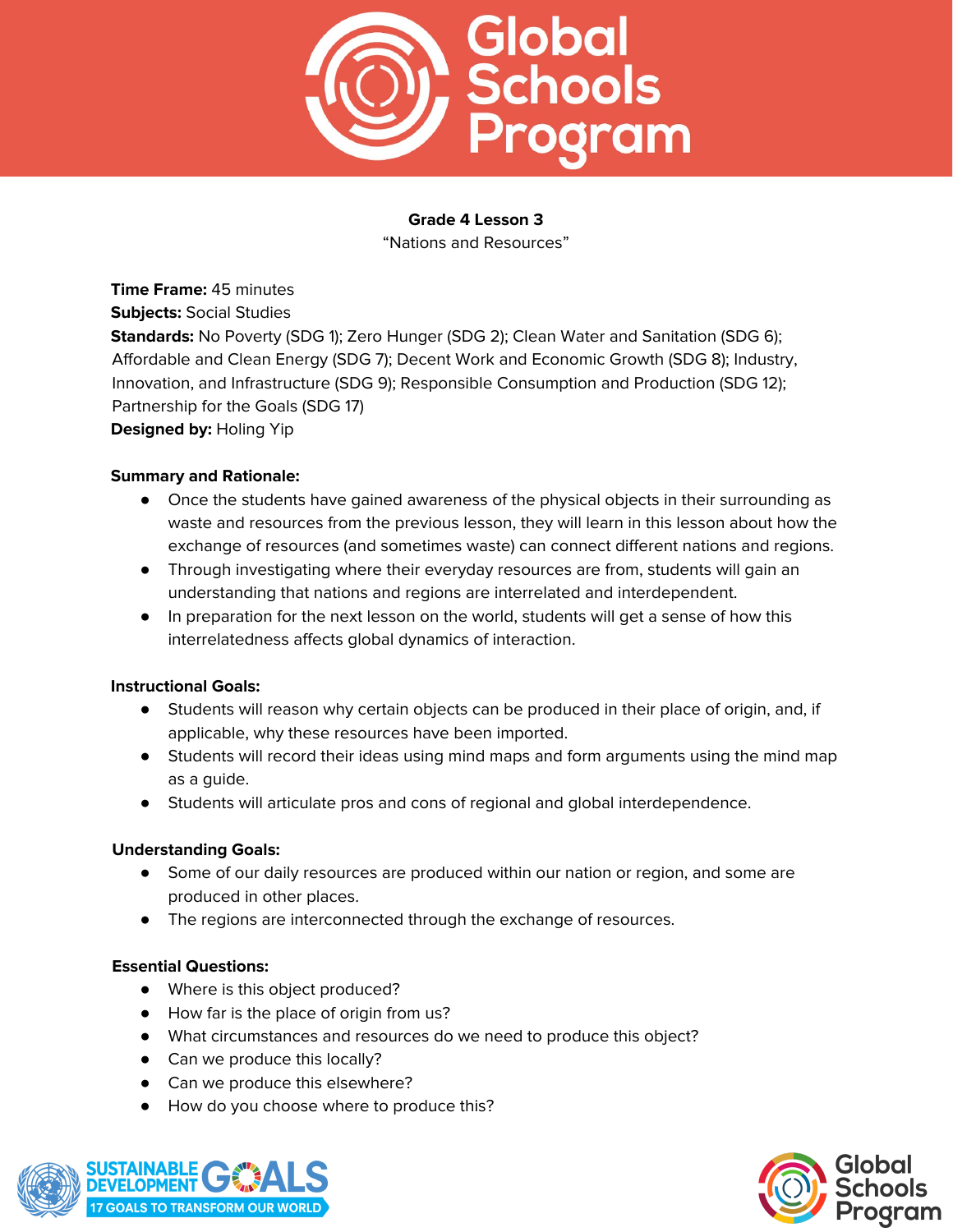

- What happens if you need it but cannot produce it locally?
- What are the pros and cons of producing this locally vs. importing it?
- Do you think one is better than the other? Why or why not?

# **Student Learning Objectives (Students will be able to):**

- Know about one common resource that is imported and one resource that is produced locally
- Learn the specific conditions of production of at least one resource
- Name at least one nation or region with which their nation/region trades with

#### **Assessment:**

- Mind maps
- Discussion participation in the brainstorming and debate

#### **Sequence of Activities:**

- **Introduction (5 minutes):**
	- Teacher will present pictures of list of objects or resources and ask students to guess where they are produced.
	- Alternatively, if time allows, this can be a small group activity where one student tries to find out where an object is produced by reading the product label while other students in the group try to guess where the object is produced.

#### ● **Getting Started (10 minutes):**

- Teacher will choose one imported resource, and demonstrate the use of a mind map by leading students through a whole-class brainstorming session to examine the pros and cons of importing the resource vs. producing it locally.
- Teacher will prompt students to consider the factors that exist in both their own nation/region, and the factors in the object's region of production.

# ● **Students' Mind Maps (10 minutes):**

○ Teacher picks another resource, and students are then divided into small groups to produce a similar mind map on poster paper.

# ● **Presentation (15 minutes):**

 $\circ$  The mind maps produced by the small groups are displayed at the front of the classroom.



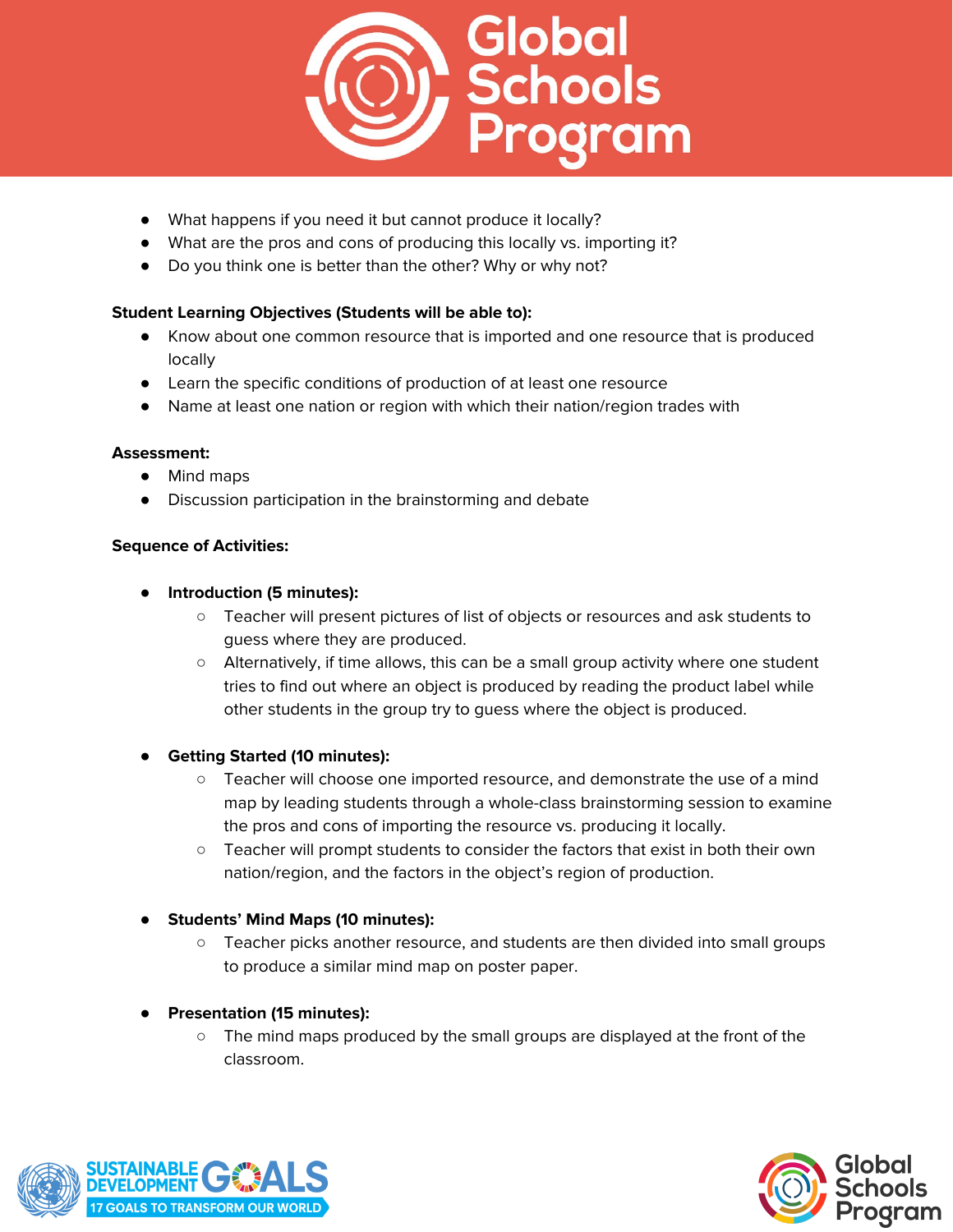

- Student groups are divided into two sides for debate: one side will argue that the resource is better imported, while the other side will argue that the resource is better produced locally.
- Students can draw their arguments from poster mind maps created by other groups.
- **Conclusion (5 minutes):** To conclude the debate, the teacher will introduce the idea that nations and regions are invariably interrelated. Students will discuss as a class some pros and cons of the interdependence between regions.

**Resources for Students:** World map or regional map for students to understand where the country of origin is

**Resources for Teachers:** Teachers may choose one locally produced and one imported resource from the following list of suggestions:

- Water
- A fruit
- A vegetable
- Cooking oil/a condiment
- Fuel
- A drink
- A processed food
- Clothing
- Building/construction material
- Pens
- A book
- An electrical appliance

![](_page_13_Picture_18.jpeg)

![](_page_13_Picture_19.jpeg)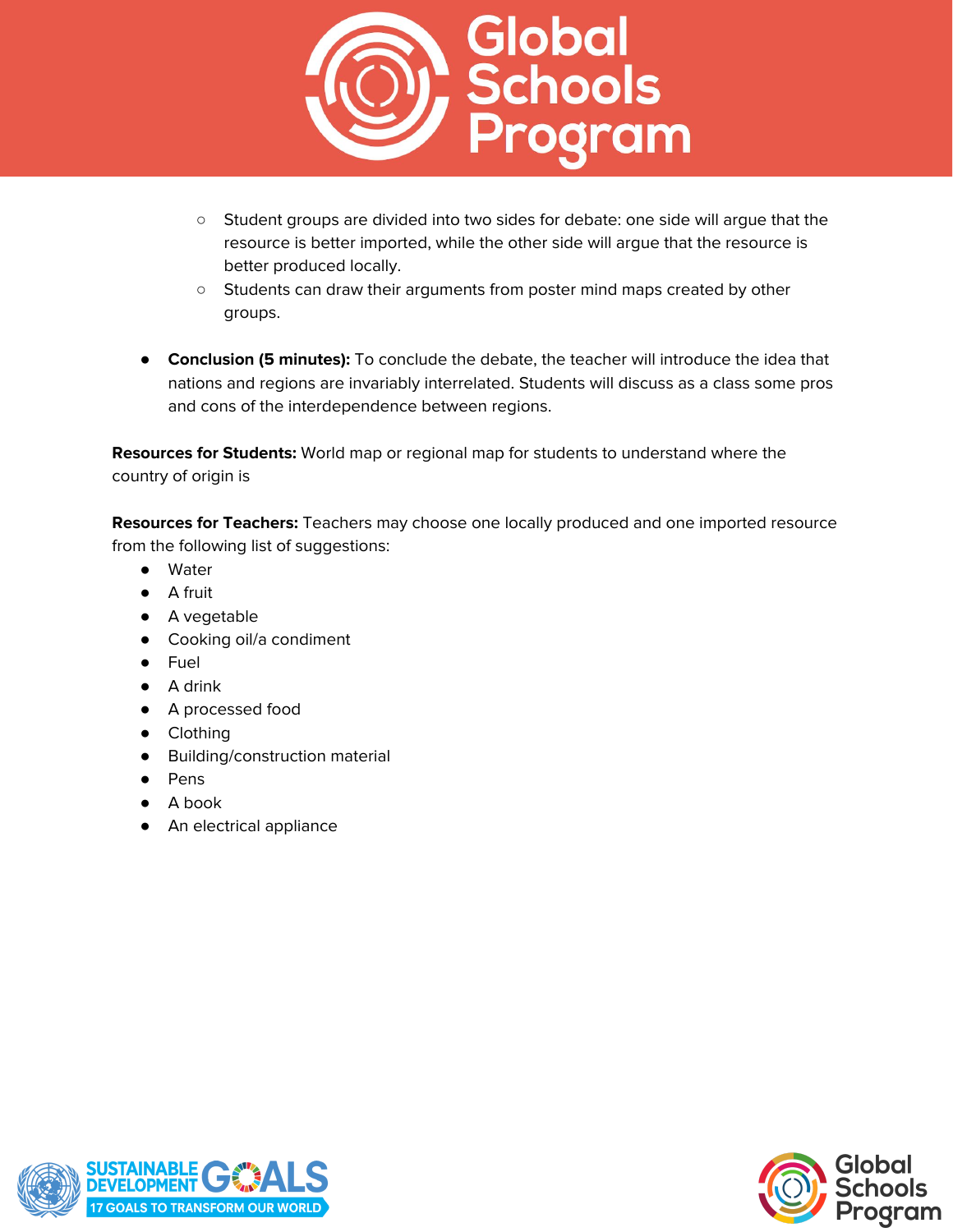![](_page_14_Picture_0.jpeg)

"SDGs and Actionable Steps"

**Time Frame:** 45 minutes **Subjects:** Math **Standards:** No Poverty (SDG 1), Zero Hunger (SDG 2), Good Health and Well-Being (SDG 3), Quality Education (SDG 4), Gender Equality (SDG 5) **Designed by:** Eva Flavia Martinez Orbegozo

**Summary and Rationale:** Students will explore their position as citizens of the world by gaining key insight on world statistics and reflecting upon their role as world citizens and potential social changemakers.

**Instructional Goals:** Students will gain understanding of relevant statistics and data about the world they inhabit. They will make use of mathematical tools to discuss key topics such as world population, distribution of religions, education achievement. They will be asked to engage in self-reflection, critical thinking, group work, and discussions.

**Understanding Goal:** Students will understand that statistics and math are tools to describe the world, to compare different realities and raise awareness of important issues. They will understand that knowledge about key global topics is fundamental to explore their relation to the world around them and to eventually take action to improve it.

# **Essential Questions:**

- Why are percentages important to describe the world?
- How can we use charts to compare different statistics?
- Are these data helpful to understand facts about the world?
- How do they make you feel?
- What are your thoughts about this global picture of the world?
- Does this activity change your ideas about the world and what you can do to change it for the better?
- Do you think statistics are helpful to convince people about the need to tackle certain topics and effect change?

# **Student Learning Objectives (Students will be able to):**

● Use percentages and charts to discuss their feelings about certain world issues in small groups.

![](_page_14_Picture_17.jpeg)

![](_page_14_Picture_18.jpeg)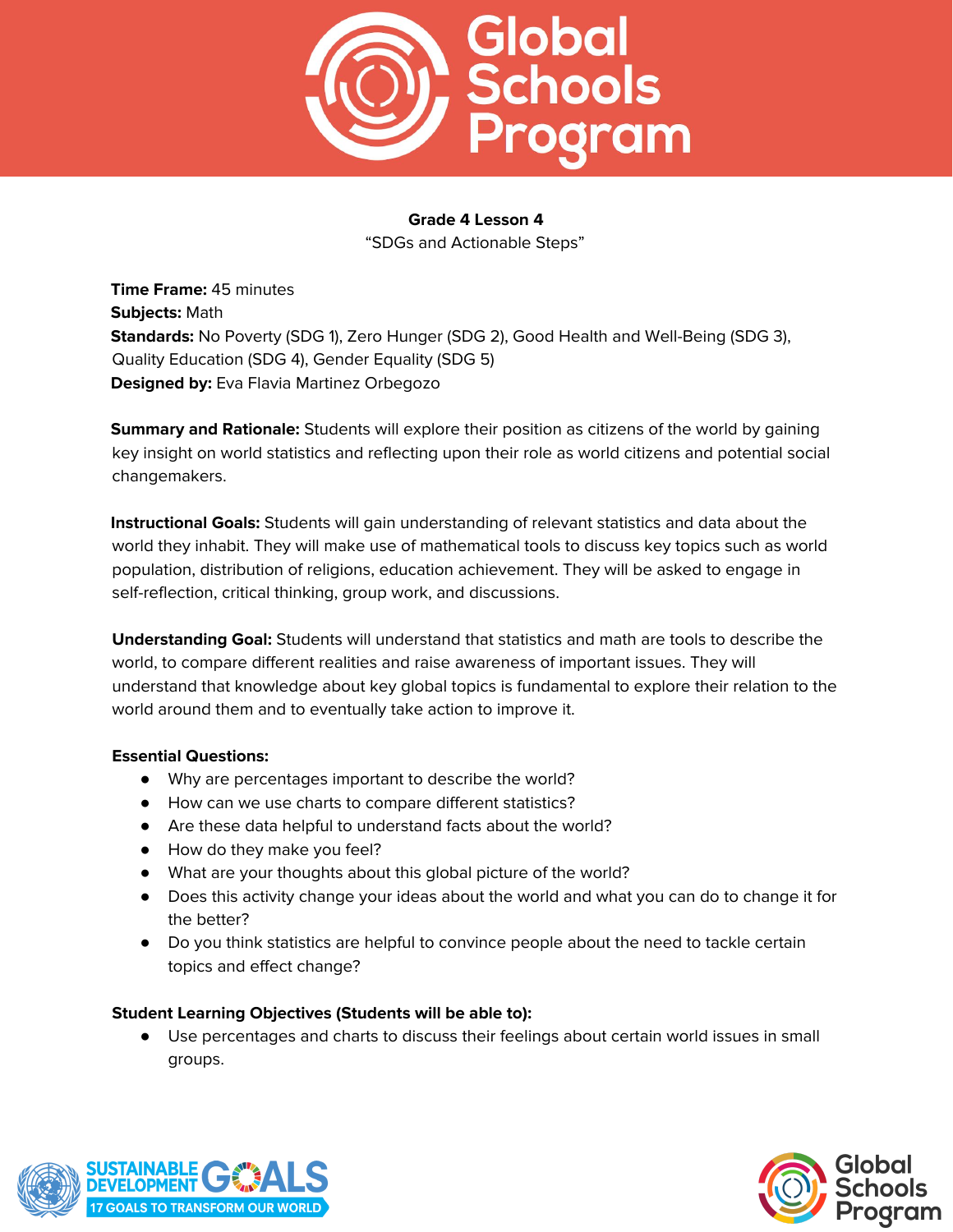![](_page_15_Picture_0.jpeg)

- They will have to individually write at least one sentence using a percentage that brings up an issue that is interesting, surprising or shocking for them and explain why.
- Use percentages and charts to describe key topics such as world population, distribution of religions, education achievement and create a group presentation about the main figures related to one of the SDGs.
- Reflect on the power of statistics to communicate sense of urgency and to encourage action.
	- They will include this reflection in the conclusion of their presentation.

**Assessment:** Individual prompt questions and group presentations.

- **Introduction (Feel):**
	- Watch the video "If the World was 100 People…" available here: [http://www.100people.org](http://www.100people.org/)
		- If the video is not available, infographics can be created with the data from this website: [http://100people.org/statistics\\_100stats.php?section=statistics](http://100people.org/statistics_100stats.php?section=statistics)
	- Prompting Dialogue: Teacher asks students to discuss…
		- What are the numbers that call your attention?
		- What topics are they related to?
	- Students discuss in pairs and write an individual reflection:
		- On a piece of paper each student is asked to write one number that has caught their attention, the topic that the number relates to, and why they find it interesting, cool, shocking, unfair, important, etc.
		- Students can write more than one sentence if they have time, but it is important that they express the way the data makes them feel.
		- The structure of the sentence would be:
			- "Out of 100 people, \_\_\_\_\_ people are \_\_\_\_\_\_\_\_\_."
			- " I find this\_\_\_\_\_\_\_because\_\_\_\_\_\_\_\_\_\_\_\_\_\_\_\_\_."
	- Finally, the teacher takes a few examples and writes percentages on the board.
- **● Percentages (Think):**

![](_page_15_Picture_21.jpeg)

![](_page_15_Picture_22.jpeg)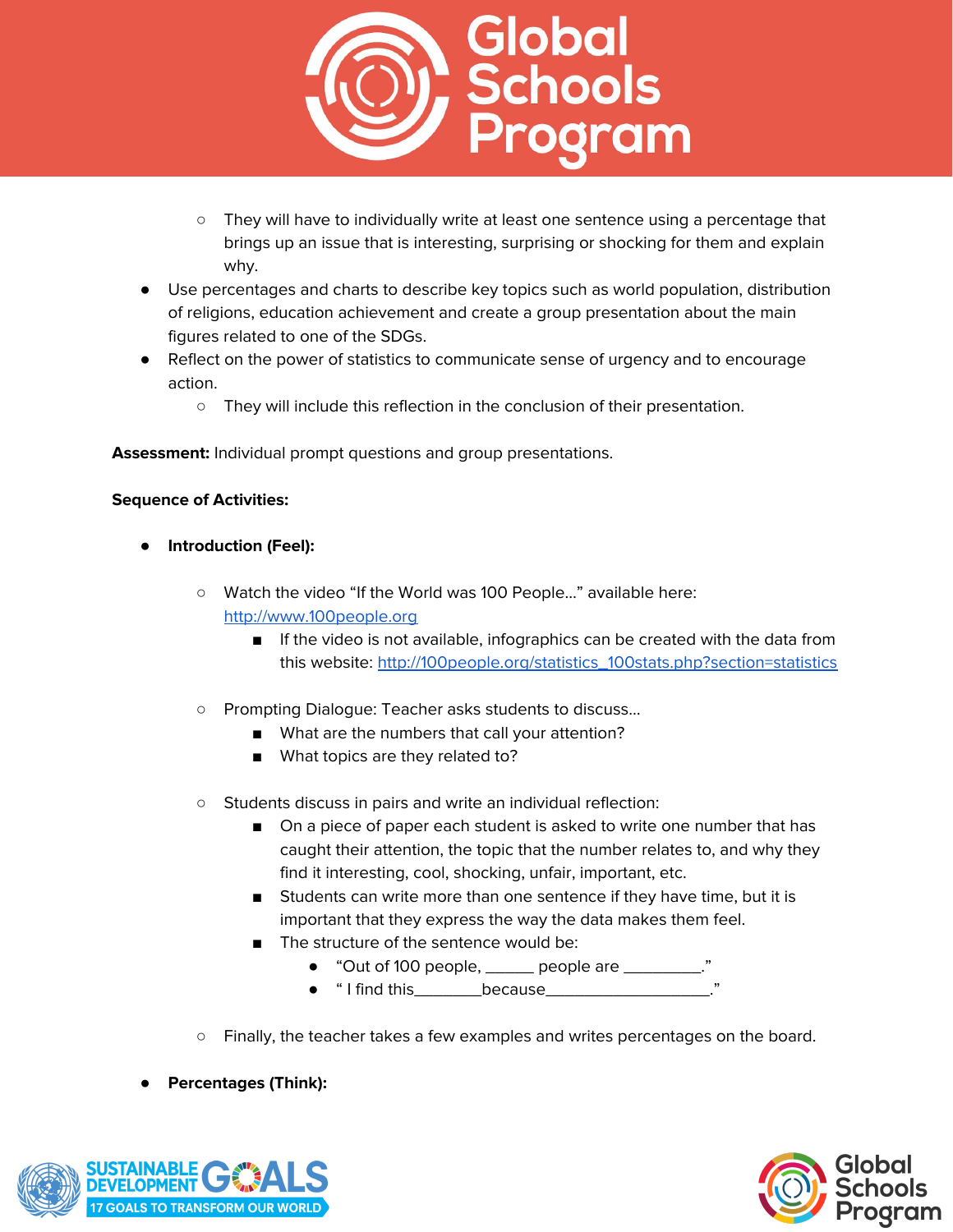![](_page_16_Picture_0.jpeg)

- By using the numbers provided by students, the teacher translates them into percentages on the board. This will be one way to depict and talk about the information that stood out to the students.
	- **Example:** 1 would be dying of starvation, 15 would be undernourished, 21 would be overweight  $\rightarrow$  1% would be dying of starvation, 15% would be undernourished, 21% would be overweight.
- Working with a partner, students will exchange their sentences and translate the numbers into percentages. The pairs will discuss their reflections and write them down on their individual sheets of paper.
- **Charts (Think):** By using a set of number for one of the categories discussed in pairs, the teacher explains how to comparatively show those percentages in a block chart.
- **● Presentations (Act):**
	- Students work in groups around a set of data on one topic that is interesting for them (it can be simpler with only two percentages; e.g. 83 would be able to read and write whereas 17 would not). They need to create a board including:
		- Percentages
		- Representation in a block chart (teacher can provide a piece of paper already including graduated axes; students can draw their charts there)
		- A few bullet points on ideas they find important about those numbers. They could mention whether they feel they are signaling a problem, how they feel about it, why that is a problem and/or how it could be solved.
	- A few groups of students will present their boards to the classroom and share their reflections. All groups will hand in their presentation materials.

#### **Resources for Teachers:**

● "If the World was 100 People...": [http://www.100people.org](http://www.100people.org/)

![](_page_16_Picture_13.jpeg)

![](_page_16_Picture_14.jpeg)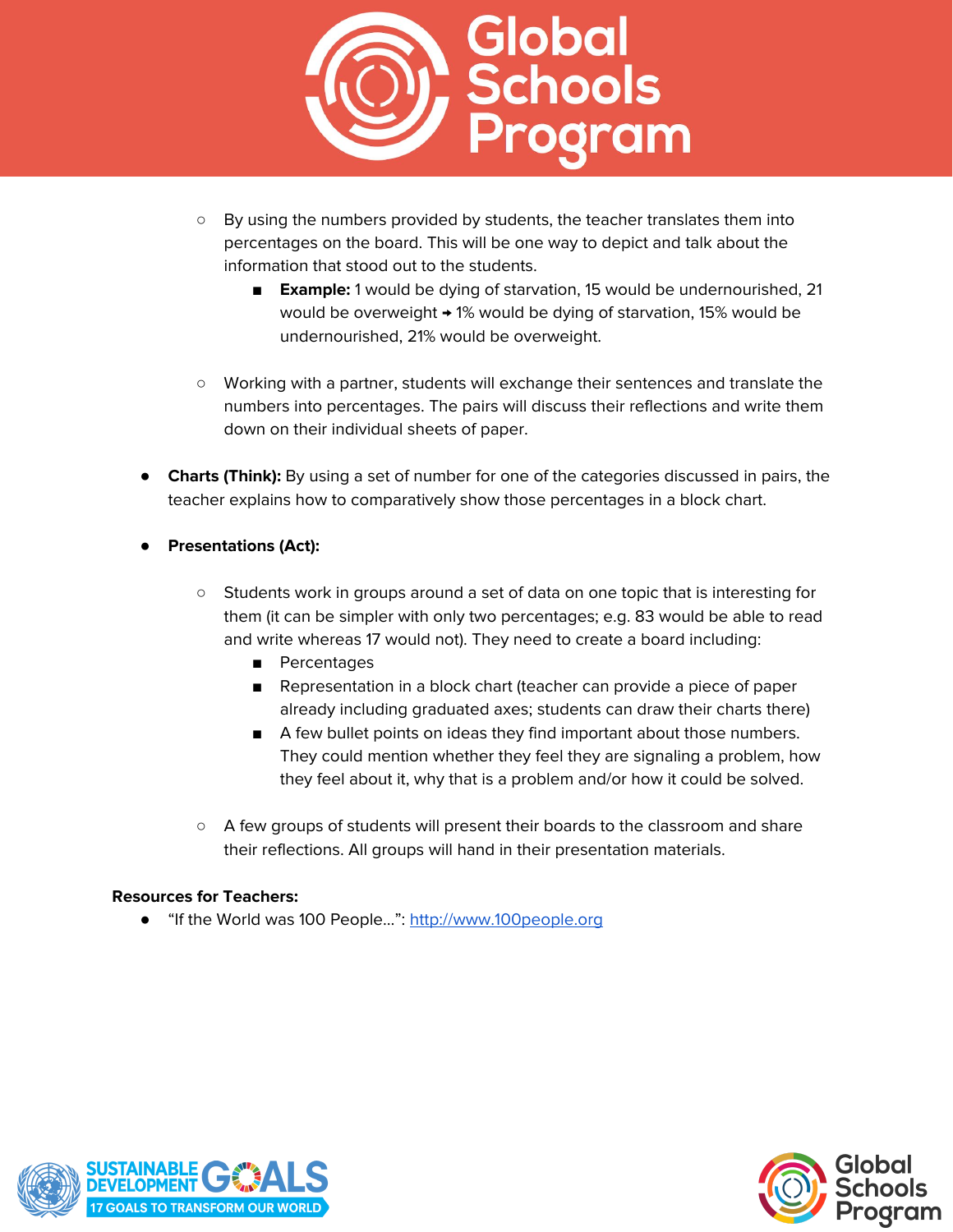![](_page_17_Picture_0.jpeg)

"Tying it All Together"

**Time Frame:** 45 minutes **Subjects:** Theatre, Language **Standards:** Peace, Justice, and Strong Institutions (SDG 16) **Designed by:** Madhuri Dhariwal

**Summary and Rationale:** The students will use the knowledge and skills gained in the previous 4 lessons and create a performing arts project that ties it all together. This will help to make the learning from different subjects interrelate.

**Instructional Goal:** Students will be able to…

- Connect their own identities to the larger world and see their role in promoting sustainable growth
- Recognize larger world problems through their understanding of the SDGs
- Express this through a self-written play, thus understanding about the expression of ideas through theatre.

#### **Understanding Goals:**

- How to use theatre as a means of expression
- How the self, community, nation and world are actually interconnected
- The position/ role of an individual in promoting sustainable growth
- Where we are in relation to the rest of the world (geographically, historically, etc.)

#### **Essential Questions:**

- What are the different means of expression? (writing, speaking, performing, various arts)
- Do your values help you understand the world differently?
- Are the resources we currently have in the world only for us?
- Should we care about world problems?

### **Student Learning Objectives (Students will be able to):**

| <b>Objective</b>                                                       | <b>Conditions</b> | <b>Observable</b><br><b>Skill/Behavior</b> | <b>Assessment</b>                                        |
|------------------------------------------------------------------------|-------------------|--------------------------------------------|----------------------------------------------------------|
| Understand that there<br>is a world out there<br>bigger than their own | Lessons 3-4       | Will show in their<br>script/play          | Can the student<br>identify resources<br>from the world? |

![](_page_17_Picture_21.jpeg)

![](_page_17_Picture_22.jpeg)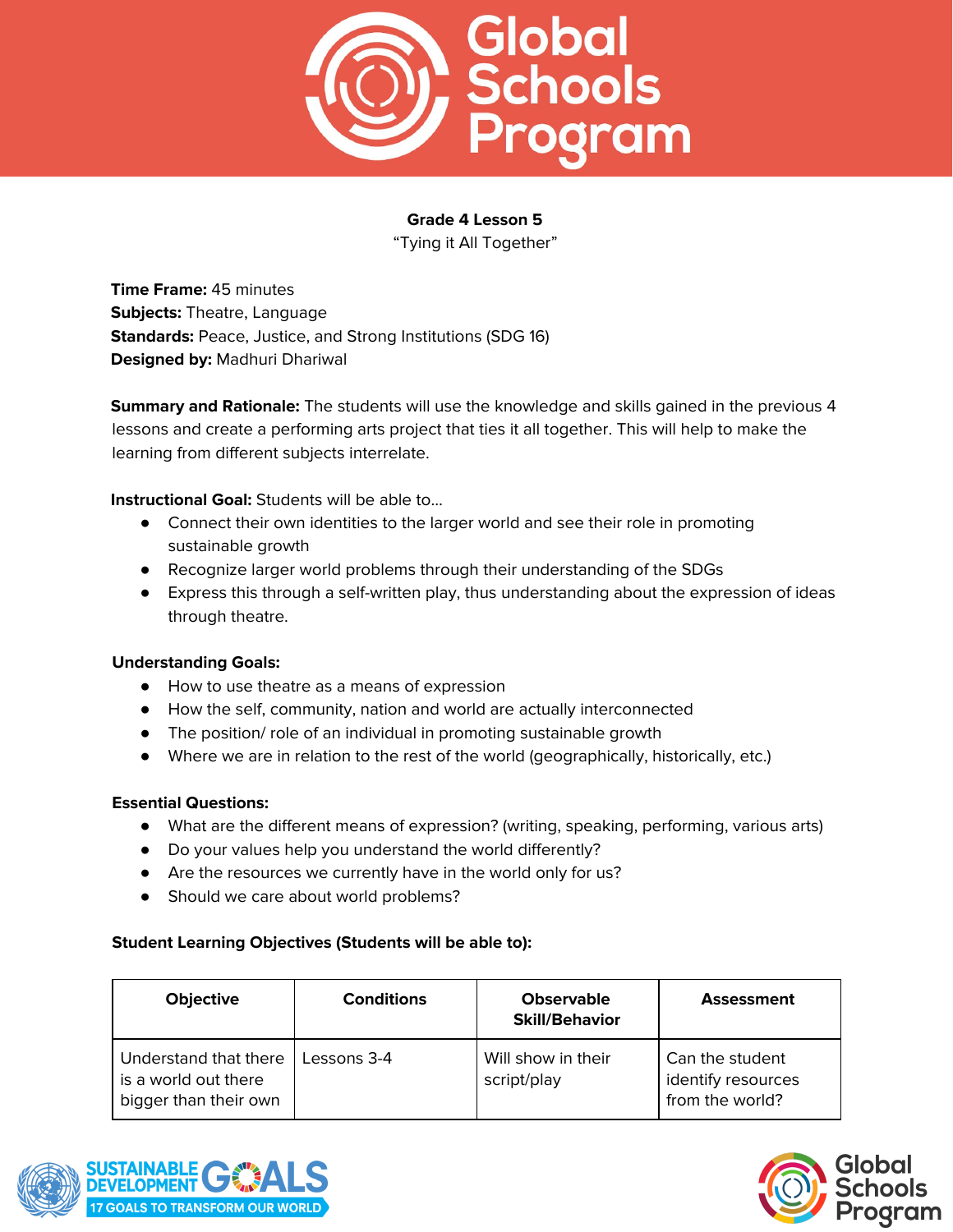![](_page_18_Picture_0.jpeg)

| Understand how their<br>values relate to the<br>world | Lessons 1-4  | Will show in their<br>script/play               | Can the students talk<br>about values in<br>context to the world<br>and solving a world<br>problem? |
|-------------------------------------------------------|--------------|-------------------------------------------------|-----------------------------------------------------------------------------------------------------|
| Translate their ideas<br>into a play                  | Small groups | Writing the script                              | Does the content of<br>the play reflect the<br>ideas discussed in<br>class and from<br>Lessons 1-4? |
| Work collaboratively                                  | Small groups | Discussing ideas<br>while writing the<br>script | Do the students help<br>each other while<br>working in the group?                                   |

#### **Assessment:**

- A few assessment tools that can help the teacher assess whether the intended objective of the lesson was achieved are:
	- The play written by students (see rubric in "Resources for Teachers")
	- The brainstorming session for the play will also show the teacher if the previous learning objectives have been met.
	- A short survey/questionnaire asking students indirectly about sustainable growth and their role in world problems (see example in "Resources for Teachers") to be included in Objective 1 mentioned above.
	- Since this is the culmination of the previous 4 lessons, assessment about the content of those lessons would already have been conducted.

| Teacher will                                                                                                             | Time      | <b>Students Will</b>                                                                                       |
|--------------------------------------------------------------------------------------------------------------------------|-----------|------------------------------------------------------------------------------------------------------------|
| Explain the class objective: students are going<br>to write a play using the information from the<br>previous 4 lessons. | 5 minutes | (Try to) understand the<br>objective and give their inputs<br>about different forms of<br>self-expression. |
| Mention different forms of self-expression and<br>introduce theatre as the one being used for this<br>class.             |           |                                                                                                            |

![](_page_18_Picture_10.jpeg)

![](_page_18_Picture_11.jpeg)